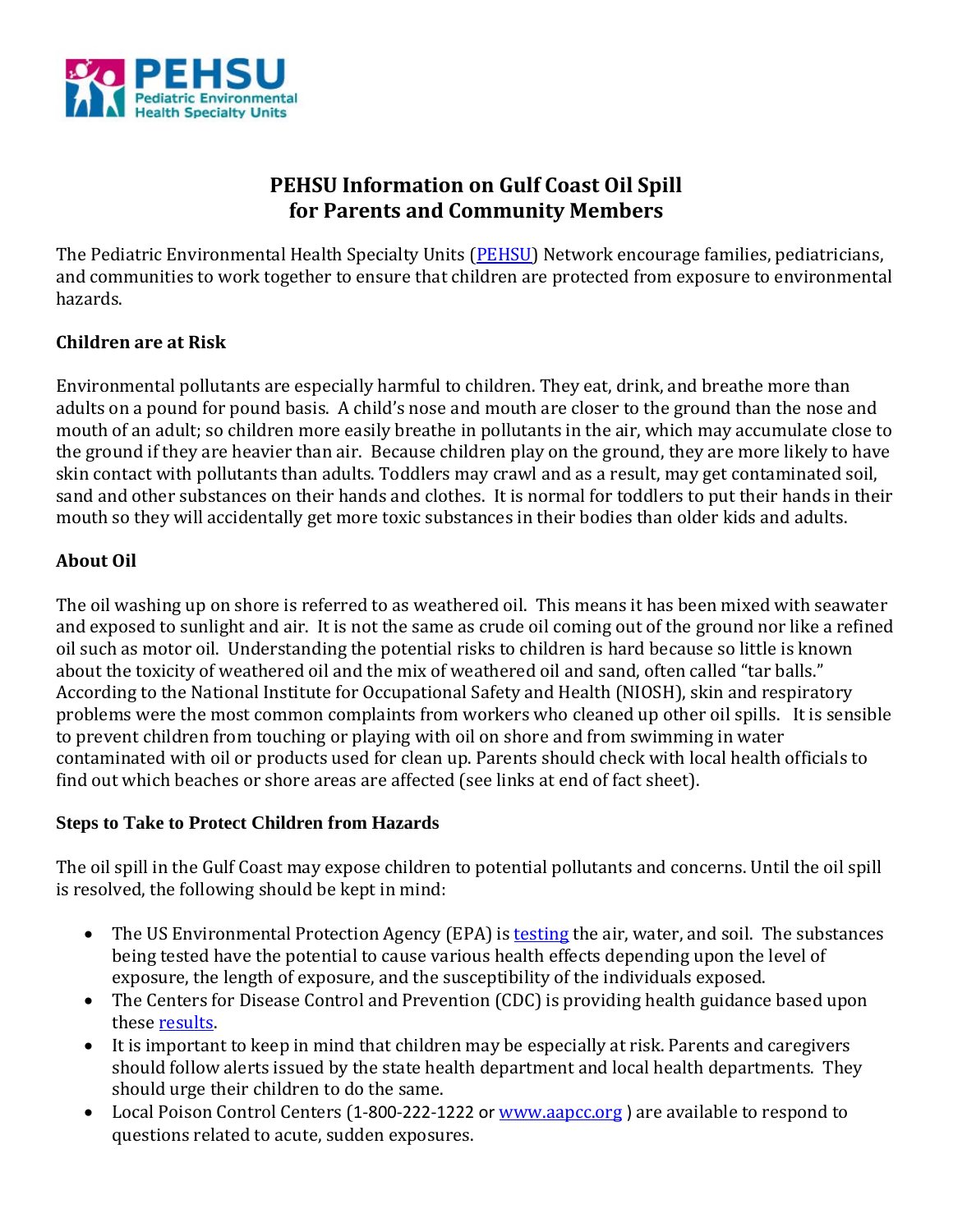• The PEHSU network is available to assist with additional questions, particularly those regarding low dose, long term exposures (888-347-2632 or [www.pehsu.net](http://www.pehsu.net/) ).

#### **Recommendations for contact with shore areas or clean-up efforts:**

- Children should not be allowed to play in or around areas where the water or beach contains oil or sludge.
- Adults should handle clean-up efforts, including issues related to animals or birds exposed to the oil.
- Children, and whenever possible teens, should not be involved in clean-up efforts and should only return after the area is cleaned up. In short, children should be the last group to return to areas impacted by oil or other toxic substances.

#### **Frequently asked questions:**

#### *1. What if my child is exposed to the oil?*

- Wash hands with soap and water after oil contact.
- If necessary clean off oil with baby oil or suntan lotion. If these don't work, try a product such as a citrus based cleaning agent that states it is safe for use on skin. Do not use gasoline or other products such as paint thinner or turpentine.
- Watch for skin or eye irritation.

## *2. What if there is a bad smell or odor?*

For many substances related to the spill, we may be able to smell an odor at a level below that shown to cause injury in adults. There is very little information on these exposures to children, particularly over the long term. Children with chronic lung conditions (like asthma) may be at higher risk. The most recent data, as of June 16, 2010, indicates that air levels of the main substances of concern are below worker health reference levels but their odor may still be present. In addition, the levels in the air may change over time as conditions in the Gulf are changing. It is a good idea to recheck monitoring information from time to time. Since these chemicals can irritate the eyes, nose and throat even at low levels. If you smell odors, you should report that information to authorities. If the smell bothers you, stay indoors, close the doors and windows, and turn on your central air conditioning. If you have a window air conditioner, instead of a central unit, it may be better not to use the air conditioner. If you must use it, turn the settings to the recirculation mode, which closes the outside air feature.

## *3. Should I, as an adult, wear a face mask of some kind?*

Wearing a face mask is not recommended and will not help with the smell. The chemicals that can be smelled from the oil spill can only be filtered by an activated charcoal mask. If you are involved with clean up, you should follow the protection and mask advice of the authorities involved with the clean up.

## *4. My child has asthma, what should I do?*

Children with asthma may be more sensitive to health effects from breathing polluted air than others. In general, you should discuss this with your primary care provider. As always, ask your local health department about ozone alert and other routine air pollutant levels as well as allergen levels if your child has these as potential triggers. In addition, check as described above for any oil spill data. When in doubt, avoid beach and coastal areas that have oil on shore or in the water.

## *5. What about seafood contamination?*

Crude oil can damage seafood and cause bad flavors and odors which make it unfit to eat. Federal and State authorities are monitoring the waters from which seafood is harvested. It is very important to check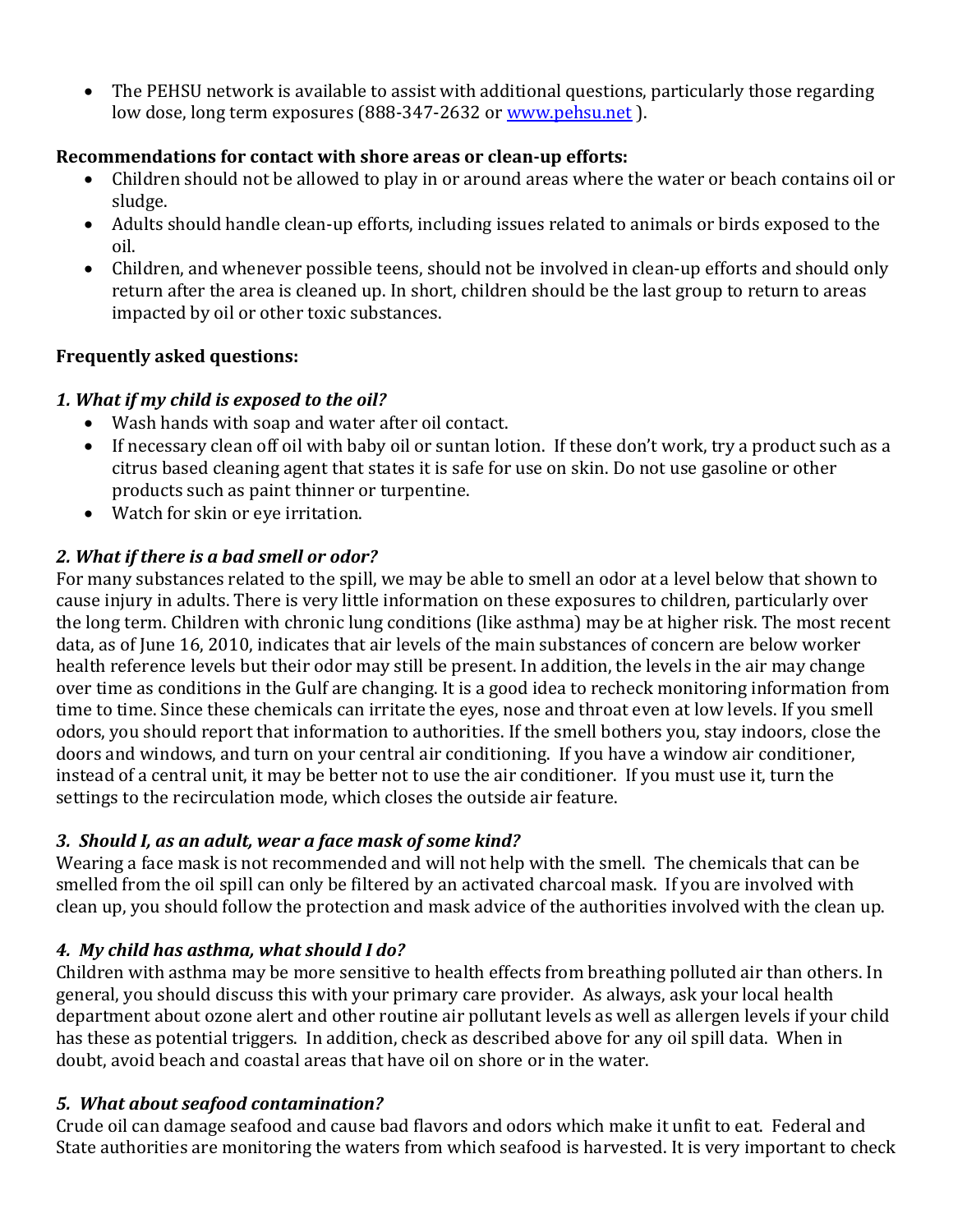regularly with local authorities to learn about fishing and oyster bed restrictions and to strictly obey them. As of June 16, 2010, seafood caught in areas that remain open for fishing are recognized by public health and food experts as being safe to eat. Do not eat food that has an unpleasant or unusual smell or that tastes differently than expected.

## *6. Is it safe for my children to play on the beach or go in the ocean?*

Oil is coming up on some beaches around the gulf coast, but most beaches are still free of oil. Before heading to the beach, it's a good idea to check with local or state authorities about beach conditions. Common sense says that beachgoers should avoid swimming in water that visibly has oil in it. Remember that children tend to swallow water when they swim, unlike most adults. Crude oil contains many toxic chemicals. Fresh crude oil is a skin irritant that may cause redness, burning and even ulcers with prolonged contact. Not surprisingly, children can be more at risk to these substances than adults. Fortunately the more toxic chemicals tend to dissipate and evaporate and the spill is far off shore. Most of the oil washing up along the coast has been 'weathered' into tar balls that are less toxic. Even so, it is wise to discourage your children from touching or playing with any tar balls or oil slicks. Though the oil washing up on the beaches probably isn't as harsh, it's still a good idea to keep it off your skin.

## *7. How long should children be allowed to play outdoors when we can smell the oil?*

Some children may be more sensitive to health effects than others, particularly children with asthma. As long as public health authorities continue to report extremely low levels of air contaminants, outdoor play continues to be appropriate. Each child, however, should be considered individually, recognizing that parents should minimize exposure if odors make the child feel sick.

## *8. Is my water safe to drink?*

The oil spill is not expected to affect drinking water but of course this situation could change. If you live near that region or even just visiting, pay attention to information being distributed by local authorities and water utilities. If you use well water, oil is not expected to impact those either.

If you detect any changes in the taste or smell of your water, contact your water supplier. If you have a private well, consider getting your water tested. Seek a different source of drinking water in the unlikely event of contamination.

# *9. Members of my family are working on clean-up. Are there precautions we should take?*

There is no sign of exposures being brought home on clothes from clean-up workers. However, simple precautions can be taken. If workers have been wearing protective outerwear, they should remove it before entering either their home or family car. If they are not wearing protective outerwear, workers should shower and change clothes before entering the family car or home. When this is not possible, they should shower as soon as they return home. Their work clothes should be washed separately from family wash.

# **Talking to Children and Helping them to Cope is Important**

- Children may have trouble understanding and coping with the oil spill.
- Talking to children about the oil spill can help them understand the situation and what they can do to keep themselves safe.
- Some children may develop a range of stress-related symptoms. For example, it may be upsetting for them to see dead or oil-covered birds or animals. Adults may need to take steps to promote adjustment an[d help children cope.](http://www.aap.org/disasters/adjustment.cfm)